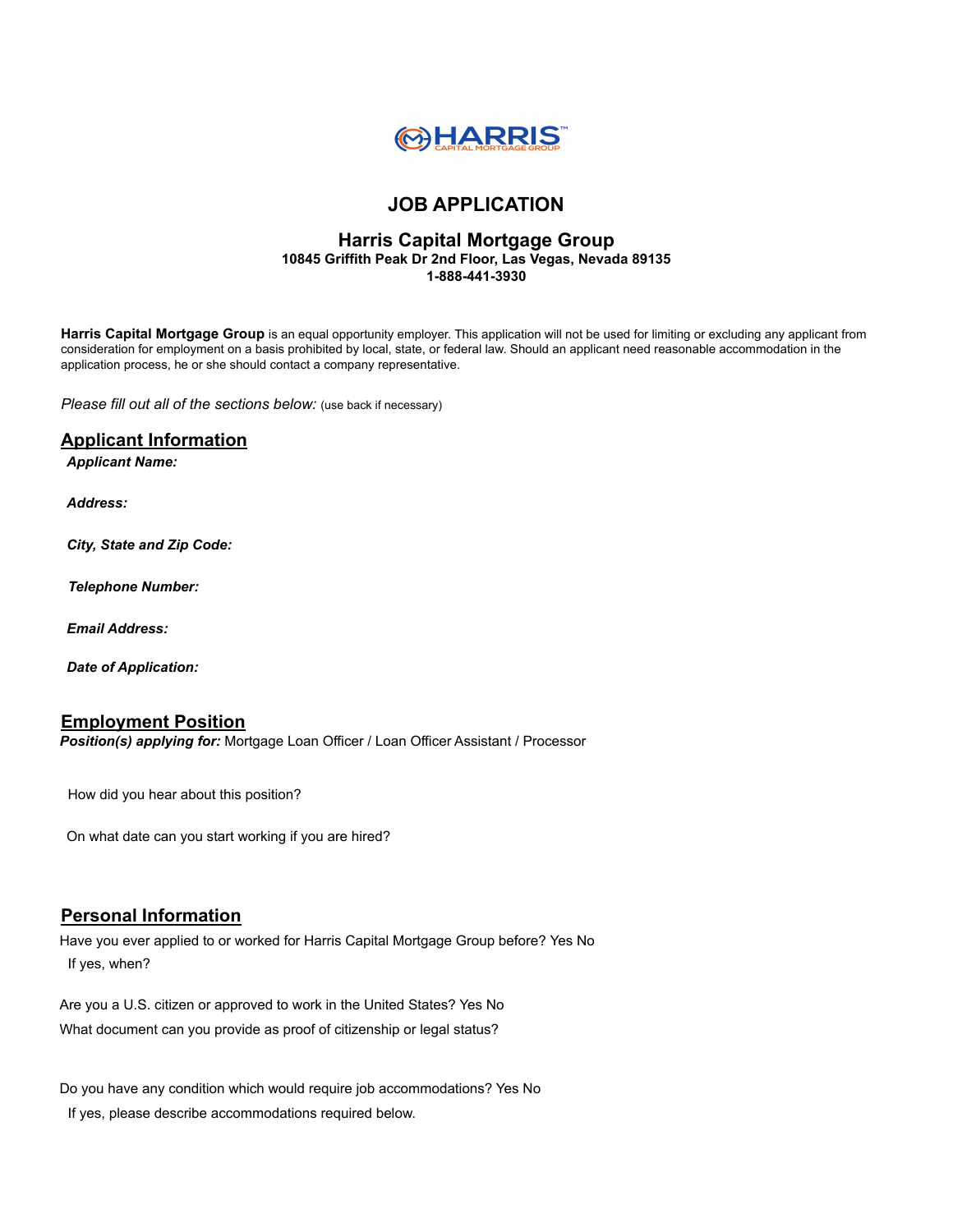Have you ever been convicted of a criminal offense (felony or misdemeanor)? Yes No

If yes, please state the nature of the crime(s), when and where convicted and disposition of the case:

(Note: No applicant will be denied employment solely on the grounds of conviction of a criminal offense. The date of the offense, the nature of the offense, including any significant details that affect the description of the event, and the surrounding circumstances and the relevance of the offense to *the position(s) applied for may, however, be considered.)*

## **Job Skills/Qualifications**

Please list below the skills and qualifications you possess for the position for which you are applying: (Note: Harris Capital Mortgage Group complies with the ADA and considers reasonable accommodation measures that may *be necessary for eligible applicants/employees to perform essential functions. )*

# *Loan Officer Certification:*

Do you have a NMLS license? Yes No

If yes, which states?

If not, when is the expected date of acquisition?

## **Education and Training**

#### **High School**

| Name | Location (City, State) | Year Graduated | Degree Earned |
|------|------------------------|----------------|---------------|
|      |                        |                |               |

#### **College/University**

| Name | Location (City, State) | Year Graduated | Degree Earned |
|------|------------------------|----------------|---------------|
|      |                        |                |               |

## **Vocational School/Specialized Training**

| Name | Location (City, State) | Year Graduated | Degree Earned |
|------|------------------------|----------------|---------------|
|      |                        |                |               |

#### **Military:**

Are you a member of the Armed Services? Yes No